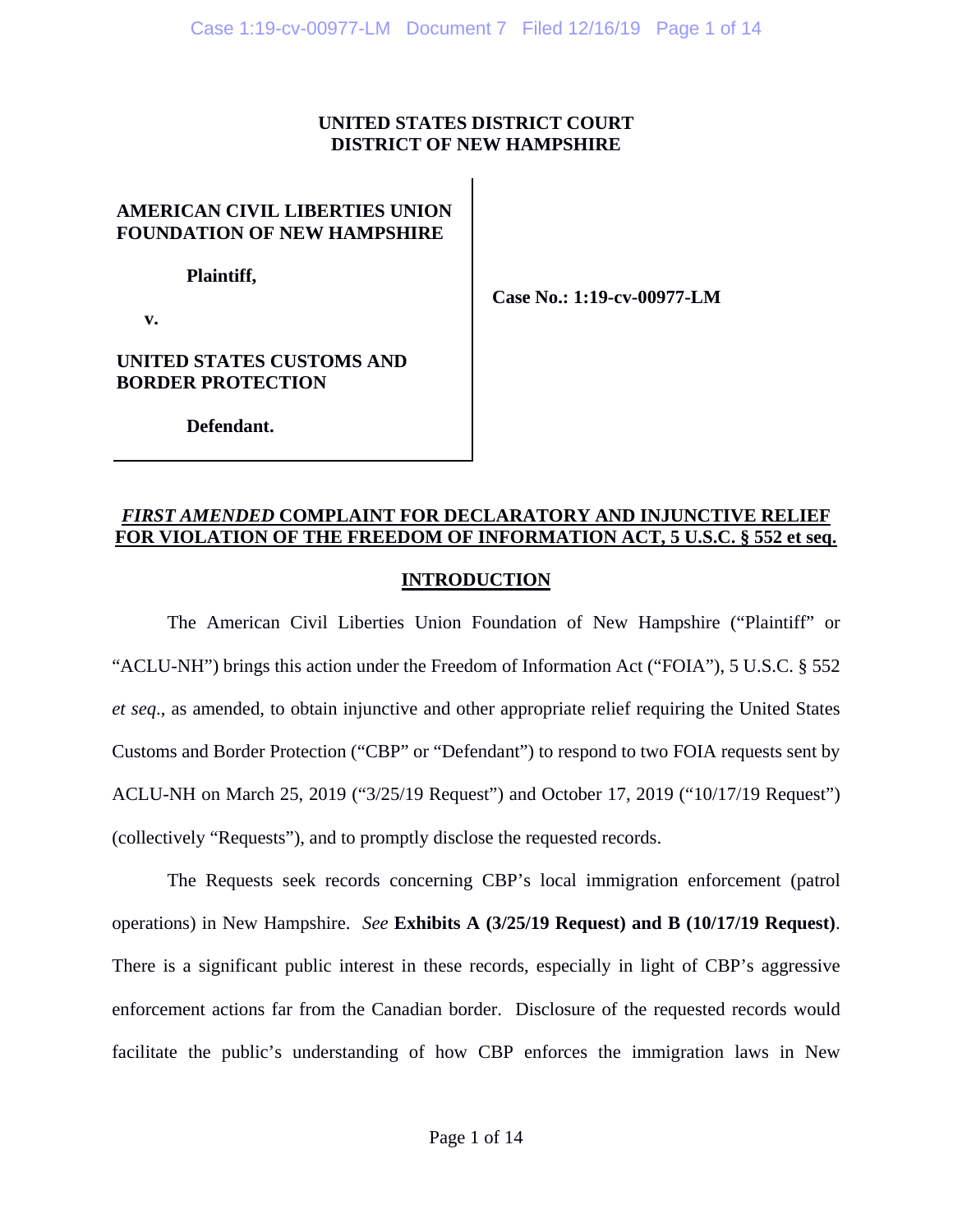Hampshire. Such information is critical to the public's ability to hold the government accountable.

The requested records contain information of great public importance. For example, CBP recently conducted multiple patrols and raids in Lebanon area (nearly 100 miles from the Canadian border), which led detention of many noncitizens.<sup>1</sup> Exhibit C (Jose). In March 2019, CBP followed and detained a noncitizen in Lebanon, New Hampshire. **Exhibit D (Information on**  Florentin Avila Lucas).<sup>2</sup> In April 2019, CBP officers in plainclothes and an unmarked vehicle detained an immigrant.<sup>3</sup> Further, a state court decision also found violations of the federal and state constitutions based in part on collaboration between CBP and local law enforcement. *See New Hampshire v. McCarthy*, Docket No. 469-2017-CR-01888 (Second Circuit District Division Plymouth, Grafton, May 1, 2018).<sup>4</sup>

These are precisely the types of information covered by ACLU-NH's FOIA requests. The public has a right to know about CBP's patrol operations, notably when such operations involve with agents in plainclothes and unmarked vehicles. Further, as the attached exhibits show, CBP's patrol operations and manner of seizure may be questionable. *See, e.g.,* **Exhibits C and D**.

This action is necessary because, months after receiving the Requests, CBP has still failed to provide timely determinations as required by statute, and have otherwise failed to respond to the Request adequately.

ACLU-NH further alleges as follows:

<u>.</u>

<sup>&</sup>lt;sup>1</sup> See Jordan Cuddemi, *Border Patrol Agents Apprehend 18 People in Lebanon Area*, Valley News (Aug. 14, 2019), *available at* https://www.vnews.com/Border-patrol-agents-apprehend-18-people-in-Upper-Valley-27701561.

<sup>&</sup>lt;sup>2</sup> This document was filed in Brito, et al v. Barr, et al., No. 1:19-cv-11314-PBS (D.Mass. June 13, 2019).

<sup>3</sup> *See* Paul Hayes, *Border Patrol Agents Detain Franconia Chef*, Caledonian Record (Apr. 17, 2019), *available at* https://www.caledonianrecord.com/news/border-patrol-agents-detain-franconiachef/article\_2a65ec35-293c-5552-b301-3aa98af56751.html.

<sup>&</sup>lt;sup>4</sup> *Available at* https://www.aclu-nh.org/sites/default/files/field\_documents/state\_v.\_mccarthy\_-\_order\_5-1-18.pdf.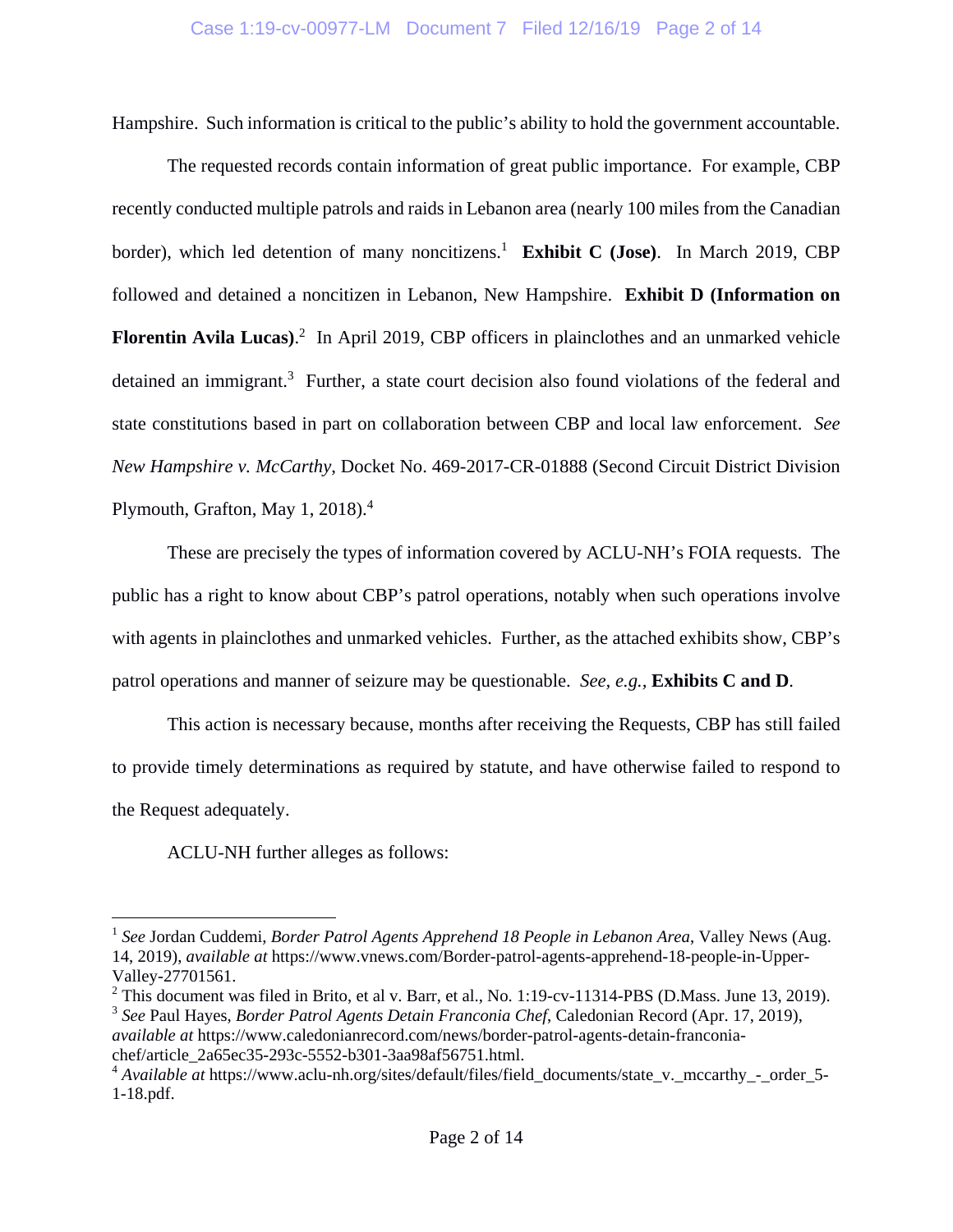#### **JURISDICTION AND VENUE**

1. This Court has subject-matter jurisdiction over this action and personal jurisdiction over the parties under 5 U.S.C. § 552(a)(4)(B), 5 U.S.C. §§ 701-706, and 28 U.S.C. § 1331.

2. The venue is proper in the District of New Hampshire under  $5 \text{ U.S.C.} \S 552(a)(4)(B)$ because ACLU-NH's principal place of business is the District of New Hampshire and because a substantial portion of the requested records related to immigration enforcement and communications occurs in the District of New Hampshire. For the same reasons, the venue is also proper under 28 U.S.C. § 1391(e).

#### **PARTIES**

3. Plaintiff American Civil Liberties Union Foundation of New Hampshire ("ACLU-NH") is a non-profit 26 U.S.C. § 501(c)(3) organization that provides legal representation free of charged to individuals and organizations in civil rights and civil liberties cases and educates that public about civil rights and civil liberty issues across New Hampshire. ACLU-NH is headquartered in Concord, New Hampshire.

4. Defendant U.S. Customs and Border Protection ("CBP") is a federal agency within the meaning of 5 U.S.C.  $\S$  552(f)(1).

5. Plaintiff is informed and believes that CBP has possession, custody, or control of the requested records.

#### **FACTS**

#### **Public Concern with CBP's Immigration Enforcement**

6. The Requests arise from widespread public interest in immigration enforcement in New Hampshire after CBP's aggressive patrol operations began occurring in places almost 100 miles from the Canadian border. In recent years, ACLU-NH has seen unprecedented, and often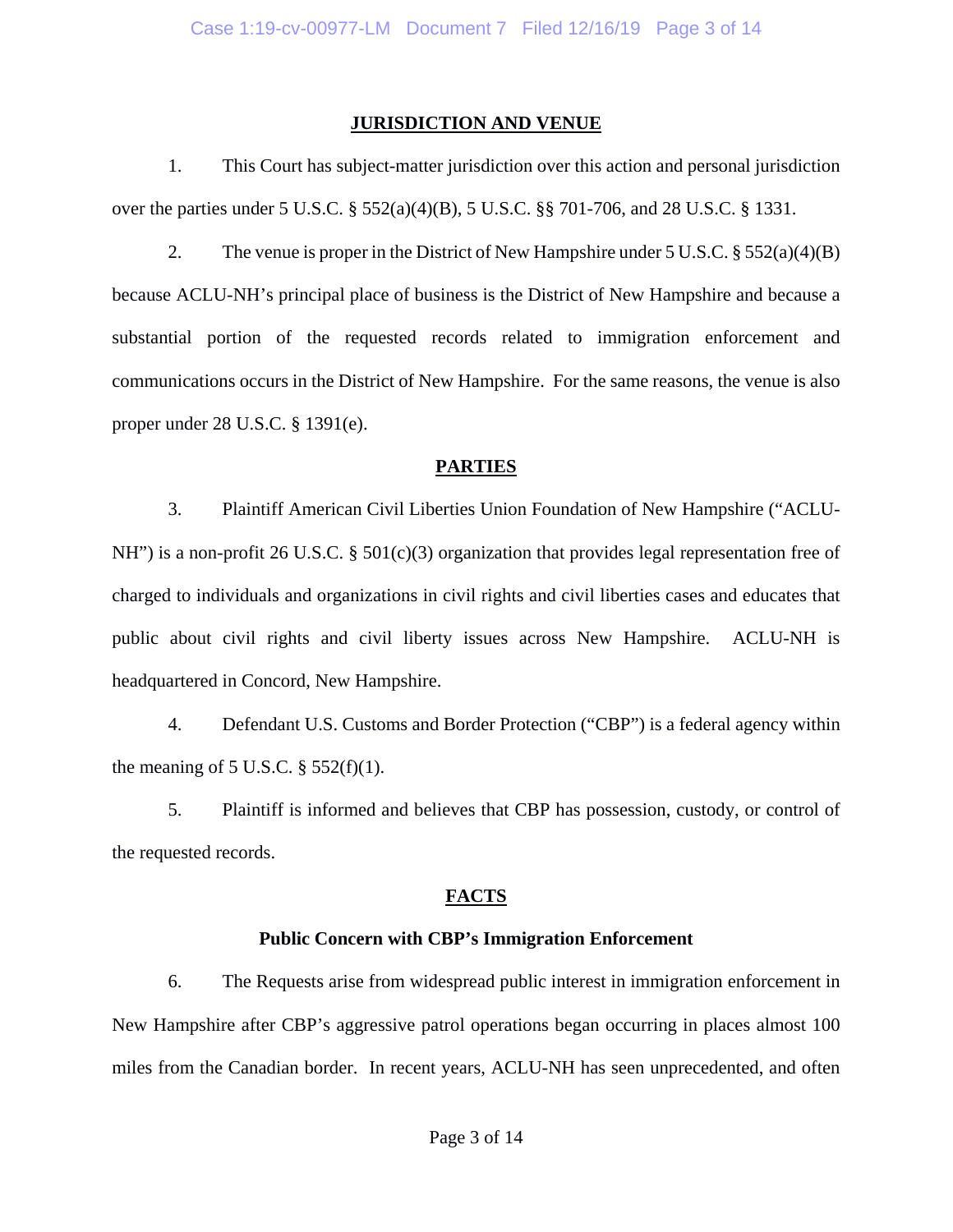#### Case 1:19-cv-00977-LM Document 7 Filed 12/16/19 Page 4 of 14

unlawful, immigration enforcement in New Hampshire. These trends are particularly concerning given the ongoing and grave concerns with the lack of transparency and oversight in CBP's enforcement practices.<sup>5</sup>

7. This increased enforcement has included the use of CBP checkpoints on at least eight (8) occasions deep in the interior of New Hampshire. On two separate occasions in August and September 2017, CBP instituted temporary immigration checkpoints on Interstate 93 (South) in Woodstock, New Hampshire. Woodstock is a small town (population 1,374) located in the White Mountains – a popular tourist attraction – that is approximately 90 driving miles from the Canadian border. Subsequently, CBP conducted 5 checkpoints at this Woodstock location in 2018 (May 26-28, June 15-17, August 21-23, and September 27) and 2019 (June 9).<sup>6</sup> CBP also set up a checkpoint on Interstate 89 in Lebanon, near Dartmouth College on September 5, 2019—a location nearly 100 miles from the Canadian border.<sup>7</sup>

8. In addition to checkpoints, CBP started to conduct patrol operations in New Hampshire to question, stop, and detain individuals.

9. In March 2019, CBP conducted a patrol operation in Lebanon, New Hampshire, nearly 100 miles from the Canadian border. **Exhibit D**. Florentin Avila Lucas planned to take his friend out for lunch for his birthday. *See id*. He and his friends stopped at a thrift store so that his friend could buy some new work clothes. *See id*. Two plainclothes Border Patrol agents in an

 $\overline{a}$ 

<sup>5</sup> *See, e.g.*, James Lyall et al., *Record of Abuse: Lawlessness and Impunity in Border Patrol's Interior Enforcement Operations*, ACLU of Arizona (Oct. 2015), *available at*

https://www.acluaz.org/sites/default/files/documents/Record\_of\_Abuse\_101515\_0.pdf.

<sup>6</sup> *See* Jake Sheridan, *Border Patrol Mum on Future of Checkpoints in New Hampshire This Summer*, Concord Monitor (June 21, 2019), *available at* https://www.concordmonitor.com/Live-Free-or-die---andget-stopped-at-a-checkpoint-26413667.

<sup>7</sup> *See id*.; *see also* Kyle Mullins and Mary Winters, *Immigration Checkpoint Near Dartmouth Sparks Concerns From Community*, *available at* https://www.thedartmouth.com/article/2019/09/immigrationcheckpoint-near-dartmouth-sparks-concerns-from-community.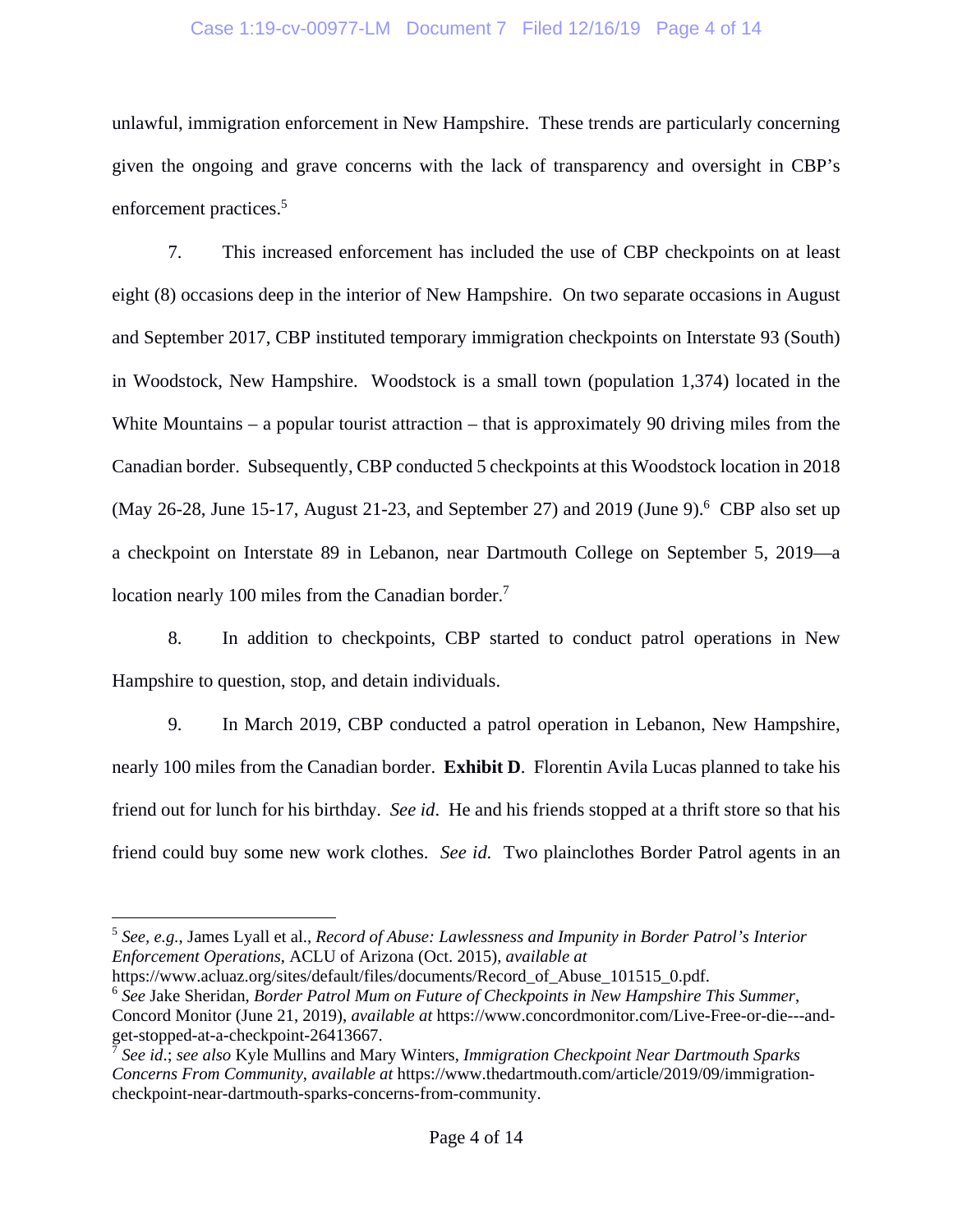#### Case 1:19-cv-00977-LM Document 7 Filed 12/16/19 Page 5 of 14

unmarked vehicle trailed his vehicle and followed them into the store. *See id*. While Mr. Avila Lucas was in the store, one of the Border Patrol agents approached him and asked him to step out to the parking lot. *See id*. In the parking lot, the agent asked Mr. Avila Lucas several questions. *See id*. The agent then grabbed Mr. Avila Lucas, pushed him to the ground, handcuffed him, and took him into custody. *See id*.

10. In April 2019, CBP conducted another patrol operation that led to the apprehension of Chef Juan Pu.<sup>8</sup> Chef Juan Pu and his family were eating lunch in Littleton, New Hampshire.<sup>9</sup> In the parking lot, two CBP agents who were not in uniform got out of an unmarked vehicle and put Chef Pu into the vehicle in front of his wife and children.<sup>10</sup> According to CBP, they were patrolling the Littleton area, nearly 65 driving miles from the Canadian border.<sup>11</sup>

11. Between July 29 and August 1, 2019, CBP conducted several patrols that resulted in the apprehension of 18 undocumented immigrants.<sup>12</sup> One of the apprehended immigrants was Jose. **Exhibit C**. On July 31, 2019, CBP agents in unmarked vehicles and plain civilian attire with no badges or weapons visible surveilled a car near West Lebanon, New Hampshire. *Id*. CBP stopped the vehicle and inquired the immigration status of Jose. *Id.* Subsequently, CBP detained him. *Id*.

12. Between August 7 and 9, 2019, CBP detained nine additional undocumented immigrants through their patrol operations.<sup>13</sup>

13. Despite this increased enforcement, there is little publicly-available information

 $\overline{a}$ 

- 
- 

 $^{13}$  *Id.* 

<sup>8</sup> *See supra* fn. 3.

<sup>9</sup> *Id*. 10 *Id*. 11 *Id*. 12 *See supra* fn. 1.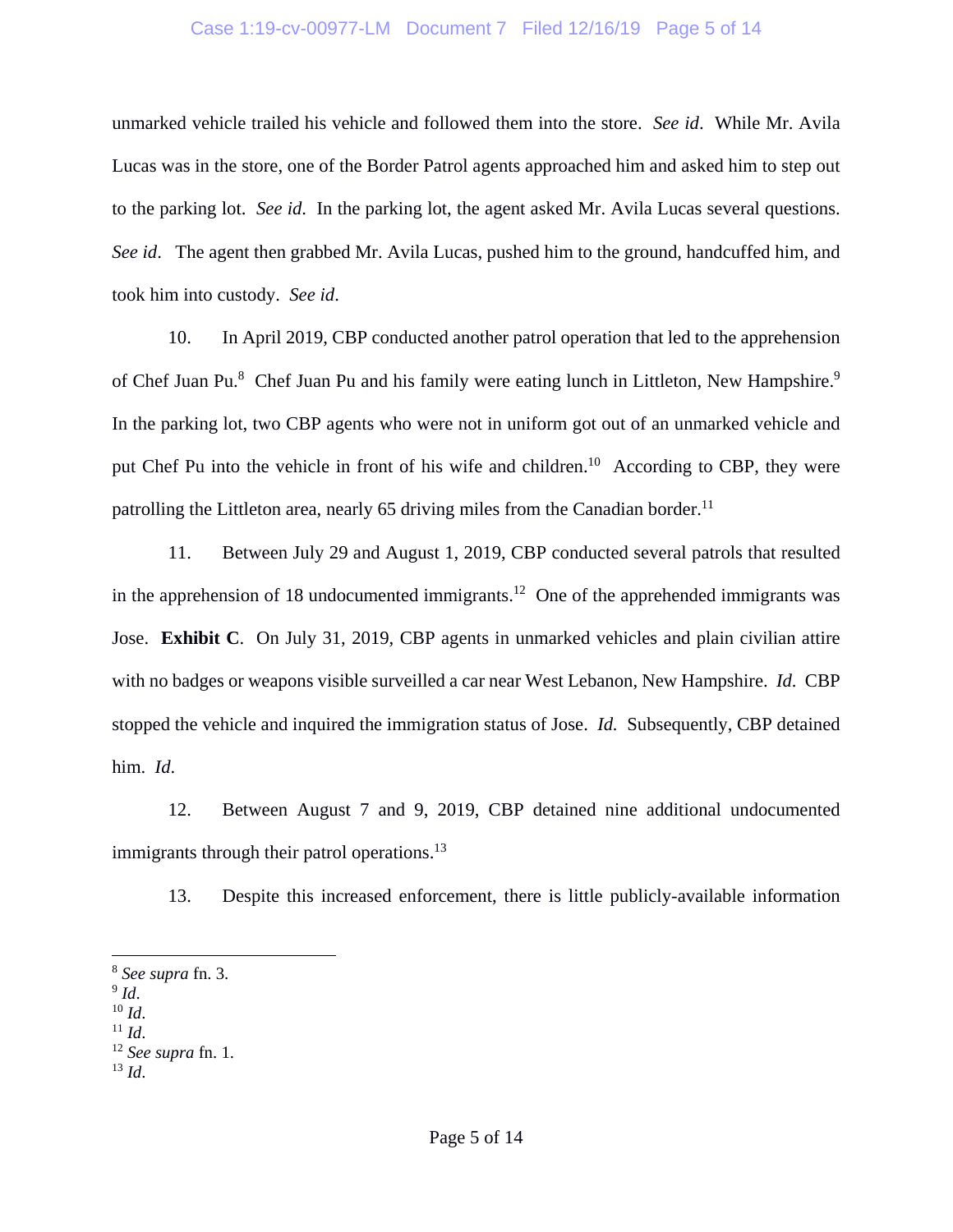regarding the extent or impact of CBP roving patrol operations, or regarding Border Patrol agents' respect for the regulatory limitations on their authority. For decades, federal judges have expressed concern that such interior operations result in widespread rights violations.14

### **Plaintiff's FOIA Request**

14. On March 25, 2019 and October 17, 2019, ACLU-NH submitted the Requests through the U.S. government's FOIA online website.15 *See* 6 C.F.R. § 5.3 (stating that all DHS components "have the capability to receive requests electronically, either through email or a web portal"). **Exhibits A and B**.

15. The Requests seek all records and communications relating to CBP's noncheckpoint patrol operations in New Hampshire from January 1, 2017, until the date when CBP completes an adequate search for responsive records. *Id*. Because no adequate search has yet been completed, the period covered by the Request is ongoing.

16. Specifically, the 3/25/19 Request seeks "records about U.S. Customs and Border Protection ("CBP") non-checkpoint patrol operations conducted in New Hampshire to surveil and arrest undocumented and documented immigrants," including:

> (1) Record containing descriptions of CBP non-checkpoint patrol operations in the States of New Hampshire, including the dates, times, and exact locations at which CBP agents were deployed; and the number, titles, and job ranks of CBP officers involved on each date and at each location;

 $\overline{a}$ 

<sup>14</sup> *See, e.g., United States v. Garcia*, 732 F.3d 1221, 1229 (5th Cir. 1984) (Tate, J., dissenting) ("Quite unfortunately, we have the opportunity only to review the successful guesses of these agents; we are never presented with the unconstitutionally intrusive stops of Hispanic residents and citizens that do not result in an arrest. Differentiating the United States from police states of past history and the present, our Constitution in its Fourth Amendment prohibition against unreasonable searches protects all our residents, whether middle-class and well-dressed or poor and disheveled, from arbitrary stop by governmental enforcement agents in our travel upon the highways of this nation.").

<sup>15</sup> https://foiaonline.gov/foiaonline/action/public/home.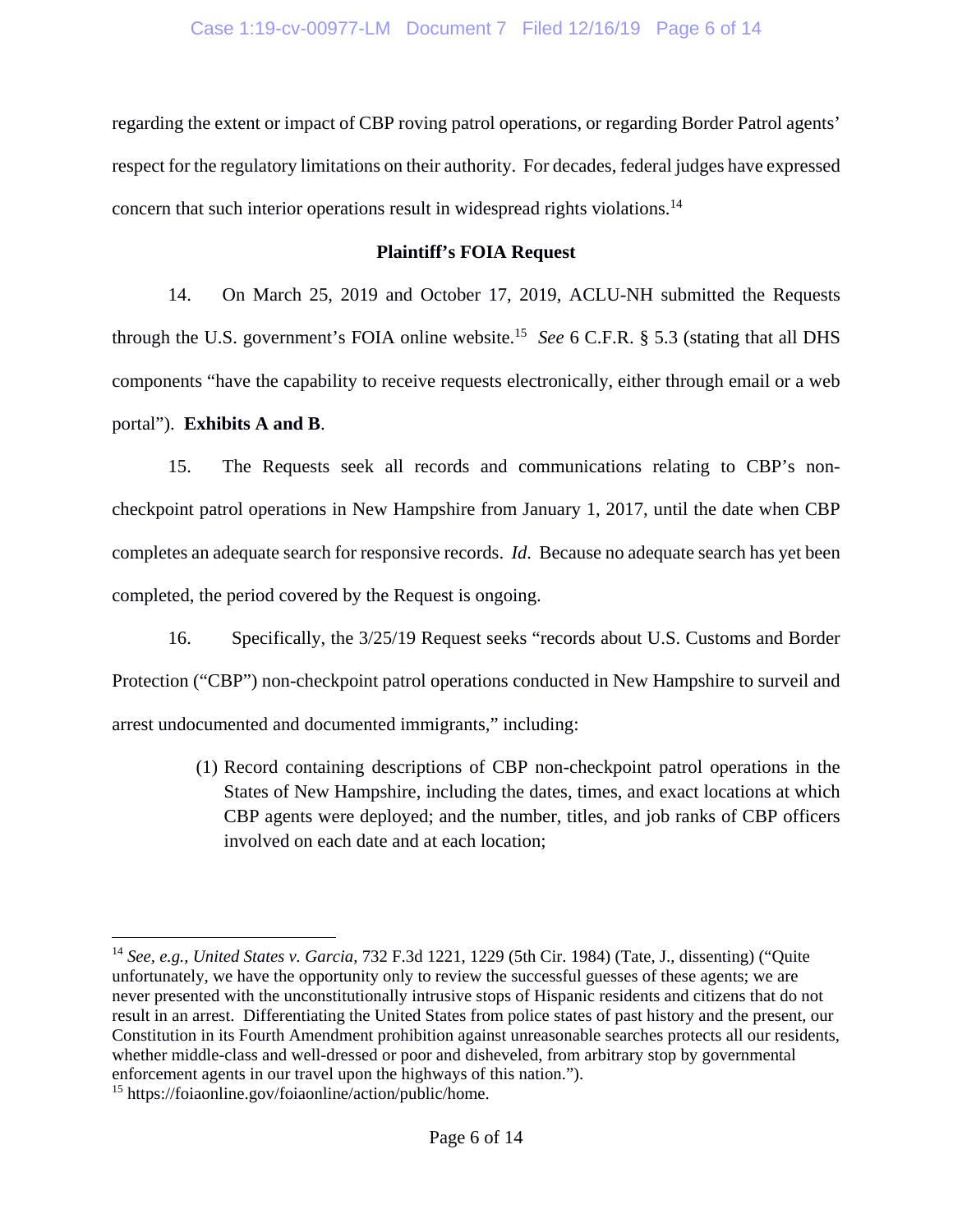- (2) Records from CBP or other federal agencies authorizing the non-checkpoint patrol operations in any cities or towns including but not limited to Manchester or West Lebanon in the States of New Hampshire, or addressing the legality of stops, patrols, questioning, seizures, or searches conducted by CBP;
- (3) Records of New Hampshire or local law enforcement agency involvement with CBP, including, but not limited to, participating in any surveillance and apprehension of undocumented/documented immigrants;
- (4) Records sent by CBP to any federal, state, or local government agencies, including but not limited to U.S. Immigration and Customs Enforcement, the Federal Bureau of Investigation, U.S. Department of Homeland Security, New Hampshire Police, and local law enforcement agencies in New Hampshire, relating to the purpose, methods, conduct, or results from the citizenship inquiries;
- (5) With regard to persons subjected to any citizenship inquiry, records showing: a) the total number of people questioned; b) the country of origin of people questioned; c) the race and/or ethnicity of people questioned; c) the race and/or ethnicity of people questioned; d) the location and duration of the person's detention, if applicable; f) the date of the person's voluntary departure from the United States, if applicable; g) the date of the person's removal from the United States, if applicable.

## **Exhibit A**.

- 17. Further, the 10/17/19 Request seeks the records regarding:
	- (1) Internal memoranda, legal opinion, guidance, directives, criteria, standards, rules, instructions, advisories, training materials and presentations, and any other written policies or procedures pertaining to roving patrol operations generally;
	- (2) Internal memoranda, legal opinions, guidance, directives, criteria, standards, rules, instructions, advisories, training materials and presentations, and any other written policies or procedures pertaining to all searches and seizures (including arrests) made pursuant to roving patrol operations;
	- (3) Audits, reports, statistical data and analysis, quotas, targets, goals, and performance standards, measures, or reviews, and all documents related to any incentives or bonus programs relating to roving patrol operations by the Swanton Sector;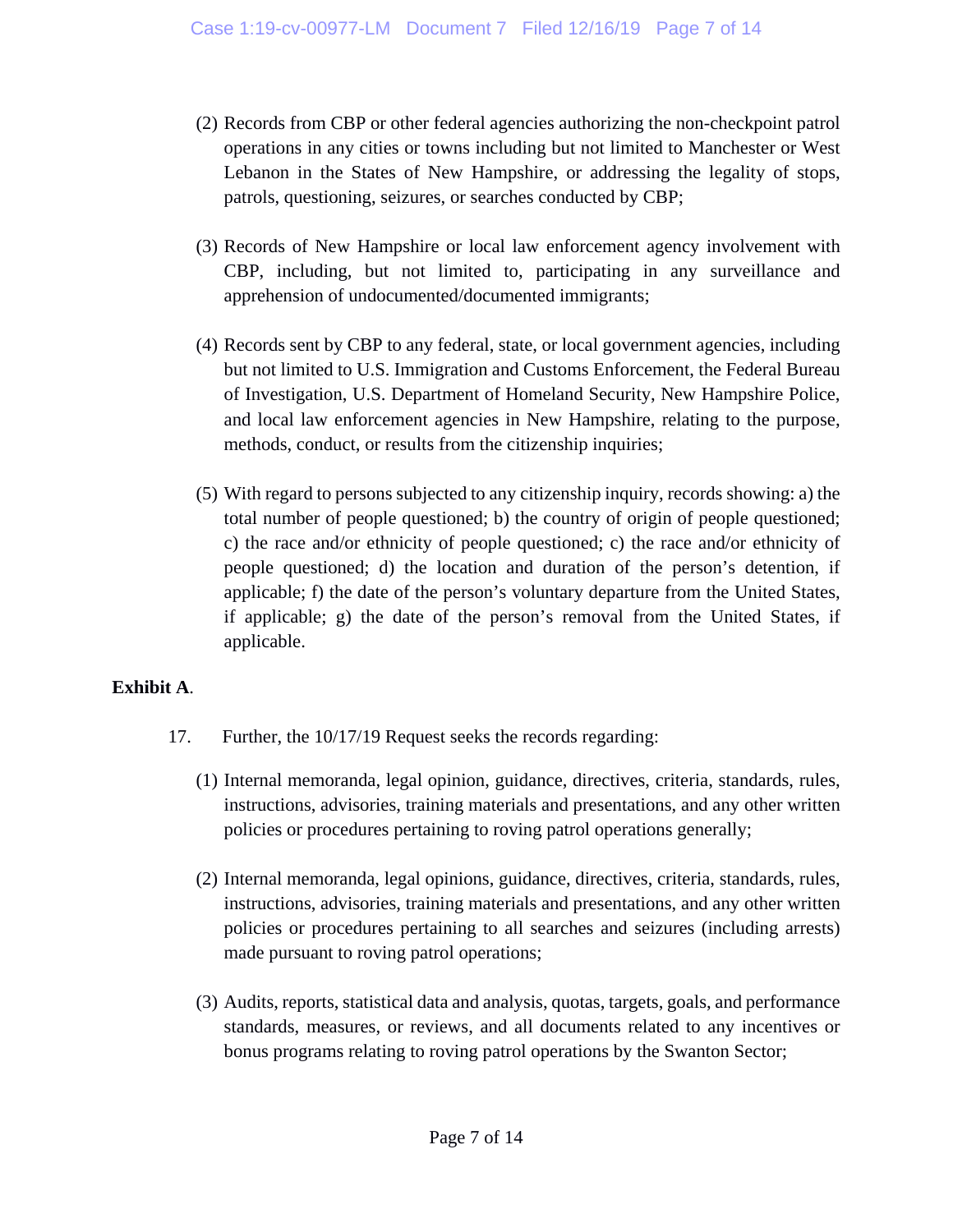- (4) Organizational charts, diagrams, or schematics pertaining to roving patrol operations in the Swanton Sector, including charts reflecting agency leadership structures or individuals involved in decisionmaking related to roving patrol operations;
- (5) Internal memoranda, legal opinions, guidance, directives, criteria, standards, rules, instructions, advisories, training materials and presentations, and any other written policies or procedures or other records pertaining to CBP's authority to conduct roving patrol stops based on alleged or actual violations of local or state law, including traffic laws, in the Swanton Sector;
- (6) Records regarding any individual questioned, stopped, searched, detained, and / or arrested in roving patrol operations in New Hampshire by CBP (Swanton Sector or others if they conducted roving patrol operations in New Hampshire), including but not limited to:
	- a. Field Contact Data Sheets;
	- b. Forms I-247 (DHS "Immigration Detainer Notice of Action");
	- c. Forms I-213 ("Record of Deportable/Inadmissible Alien");
	- d. Forms I-44 ("Report of Apprehension or Seizure");
	- e. Forms I-862 ("Notice to Appear");
	- f. Forms I-826 ("Notice of Rights and Request for Disposition"); and
	- g. Forms I-871 ("Notice of Intent/Decision to Reinstate Prior Order")
- (7) Records relating to and / or containing information sufficient to show (since January 1, 2017):
	- a. The total number of roving patrol stops made by CBP in New Hampshire;
	- b. The total number of roving patrol stops resulting in searches;
	- c. The total number of roving patrol stops resulting in arrest, as well as the disposition of each such arrest (e.g., Notice to Appear; criminal reentry charges and resolution thereof, etc.);
	- d. The citizenship of each individual stopped in the course of roving patrols;
	- e. The citizenship of each individual searched in the course of roving patrols;
	- f. The citizenship of each individual arrested in the course of roving patrols;
	- g. The apparent race or ethnicity of each individual stopped in the course of roving patrols;
	- h. The apparent race or ethnicity of each individual searched in the course of roving patrols;
	- i. The apparent race or ethnicity of each individual arrested in the course of a roving patrol;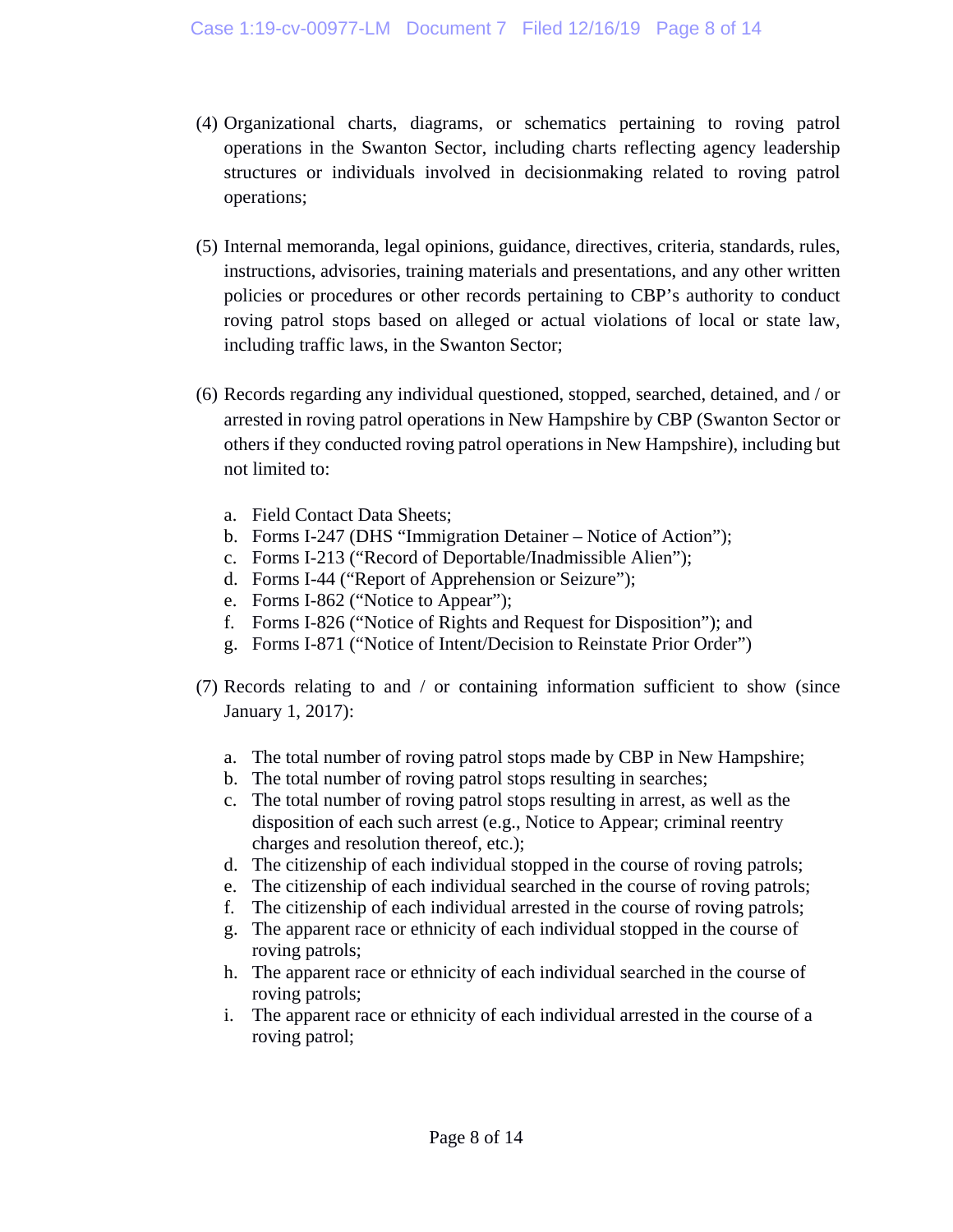- j. The location of each roving patrol stop;16
- k. The location of each roving patrol stop resulting in a search;
- l. The location of each roving patrol stop resulting in any arrest;
- m. The type of each roving patrol stop (e.g., entry onto private land, pedestrian encounter, or vehicle stop);
- n. The type of each roving patrol stop resulting in a search (e.g., entry onto private land, pedestrian encounter, or vehicle stop);
- o. The type of each roving patrol stop resulting in arrest (e.g., entry onto private land, pedestrian encounter, or vehicle stop);
- p. The date of each roving patrol stop;
- q. The date of each roving patrol stop resulting in a search;
- r. The date of each roving patrol stop resulting in any arrest;
- s. The number of agents involved in each roving patrol stop;
- t. The number of agents involved in any search in the course of a roving patrol, and whether a search involved one or more canines;
- u. The number of agents involved in any arrest in the course of a roving patrol;
- v. The basis for all stops resulting in arrest, including stops initiated by any state or local law enforcement agency;
- w. The basis for all stops not resulting in arrest, including stops initiated by any state or local law enforcement agency;
- x. The CBP agent(s)/officer(s) involved in determining whether reasonable suspicion or probable cause existed to justify each stop, and whether the reviewing agent(s)/officer(s) was or were the same as the agent(s)/officer(s) who initiated the stop under review;
- y. The date, time, and location of any roving patrol that was the subject of any complaint, internal or external investigation and the status and/or outcome of any such complaint or investigation.
- (8) All disciplinary records resulting from any alleged agent/officer misconduct or alleged violation of CBP and / or DHS rules or regulations related to roving patrol operations in the Swanton Sector.

### **Exhibit B**.

 $\overline{a}$ 

18. The Requests include applications for expedited processing, on the grounds that

there is a "compelling need" for the requested records under 5 U.S.C. § 552(a)(6)(E)(v)(II) because

of the urgency to inform the public concerning actual or alleged Federal Government activity.

**Exhibits A and B.** As set forth above, there is an urgent need for public transparency and

<sup>&</sup>lt;sup>16</sup> To the extent materials exist that document such information in various formats (e.g., databases or other compilations of information based on, for example, city, county, sector, and/or zip code), such materials are included in this 10/17/19 Request.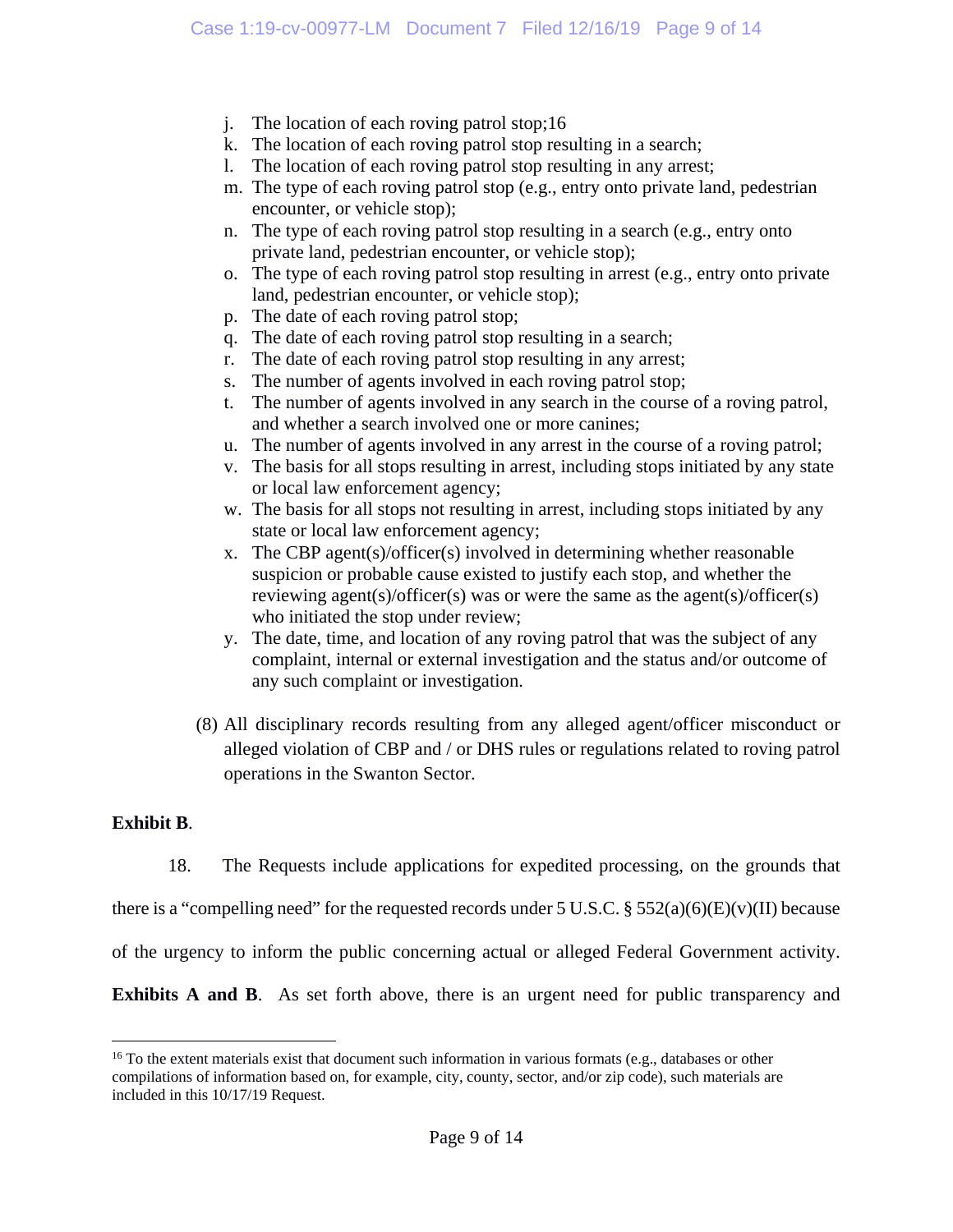#### Case 1:19-cv-00977-LM Document 7 Filed 12/16/19 Page 10 of 14

information about how CBP is carrying out its activities in New Hampshire.

19. Furthermore, the Requests detail that ACLU-NH is primarily engaged in disseminating information within the meaning of 5 U.S.C.  $\S$  552(a)(6)(E)(v), given that a critical and substantial aspect of ACLU-NH's mission is to obtain information about government activity, analyze that information, and public and disseminate that information widely to the press and public. **Exhibits A and B**.

20. As explained in the Requests, examples of ACLU-NH's information-dissemination function include publishing blogs, newsletters, "Know Your Rights" documents, and other educational and informational materials. **Exhibits A and B**.

21. The Requests also include applications for a fee waiver or limitation under 5 U.S.C.  $\S$  552(a)(4)(A)(iii) on the grounds that disclosure of the requested records is in the public interest and is "likely to contribute significantly to public understanding of the operations or activities of the government and is not primarily in the commercial interest of the requester." In particular, ACLU-NH emphasized that the Requests would significantly contribute to public understanding on a matter of profound public importance about which scant specific information had been made public, *i.e.*, CBP's local enforcement of the immigration laws as part of their patrol operations conducted almost 100 miles from the Canadian border in New Hampshire. The Requests also made clear that ACLU-NH plans to disseminate the information disclosed as a result of the Request to the public at no cost. **Exhibit A and B**.

22. The Requests also applied for a waiver of search fees under 5 U.S.C. §  $552(a)(4)(A)(ii)(II)$  on the grounds that ACLU-NH qualifies as "representative of the news media" and the records are not sought for commercial use, given ACLU-NH's non-profit mission and substantial activities to publish information for dissemination to the public. **Exhibits A and B**.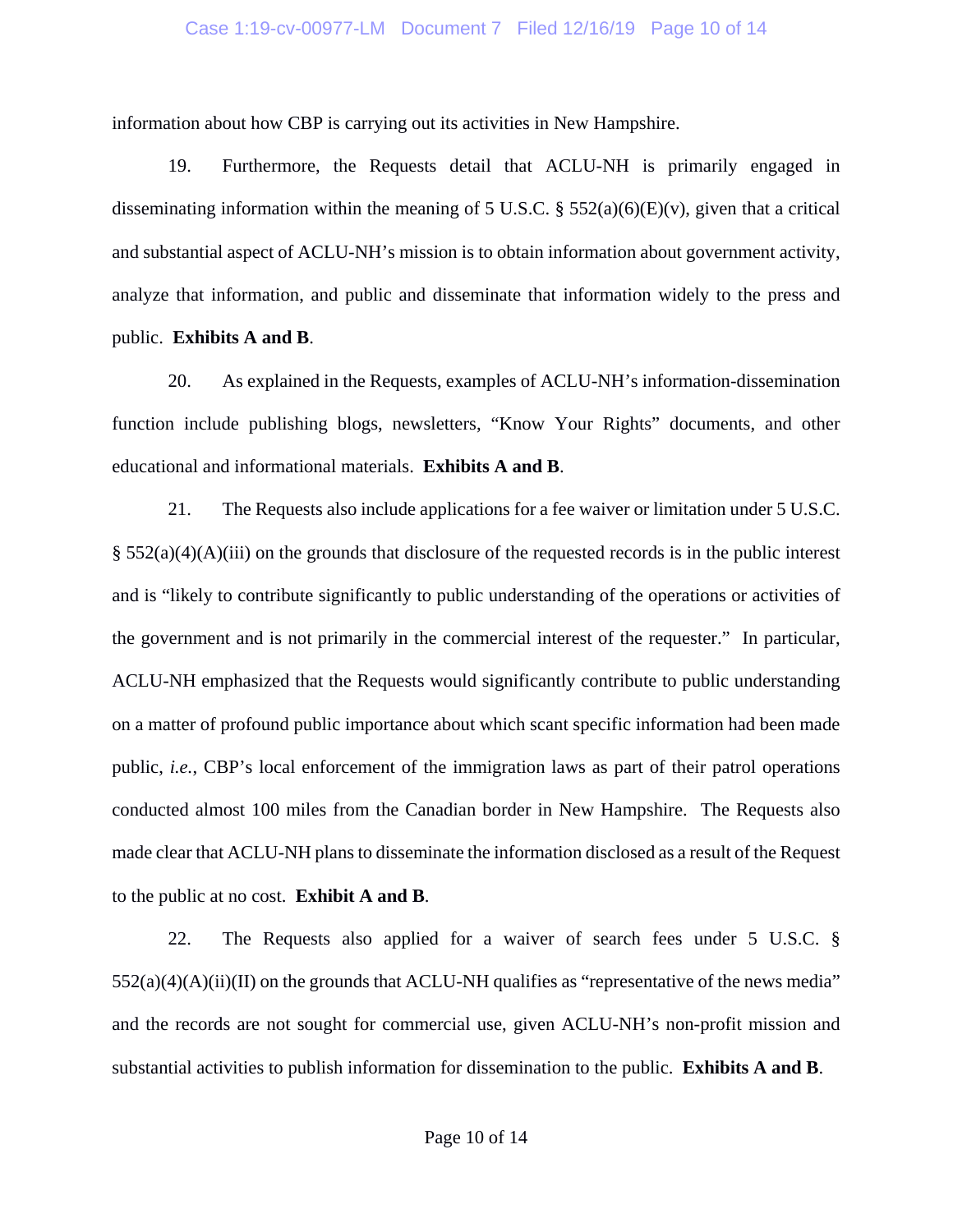### **Agency's Response**

23. For the 3/25/19 request, on March 26, 2019, CBP sent an electronic letter acknowledging receipt of the Request, but without mentioning any "determination" whether to comply with the Request. **Exhibit E**. Rather, the letter simply states that ACLU-NH should submit its FOIA request to CBP electronically, notwithstanding that ACLU-NH had already submitted the FOIA request through "FOIAonline." *See* **Exhibit A**.

24. On May 3, 2019, CBP fully granted the request for expedited treatment and for a fee waiver. **Exhibits F and G**.

25. On December 4, 2019, CBP produced its response. *See* **Exhibit H**. CBP has produced "17,930 pages of records for this request. 17,842 pages of records are partially redacted" and "additional 88 pages of records are being withheld full." *Id*.

26. However, no explanation has been provided with respect to the scope and method of its search in detail. $17$ 

27. For the 10/17/19 request, on October 20, 2019, CBP sent an electronic letter acknowledging receipt of the Request, but without mentioning any "determination" whether to comply with the Request. **Exhibit I**. Rather, the letter simply states that "goal is to respond within 20 business days of receipt of your request, [but] FOIA does permit a 10-day extension of this time period in certain circumstances pursuant to 6 C.F.R. Part 5 §5.5(c)." *See id*.

28. On the same date, CBP fully granted the request for expedited treatment and for a fee waiver. **Exhibits J**. However, CBP failed to state whether or by when it would respond to the Request. *Id*. The correspondence from October 20, 2019, was CBP's last response to the Request.

 $\overline{a}$ 

<sup>&</sup>lt;sup>17</sup> ACLU-NH will address the inadequate search issue along with other withholding / production related objections after CBP produces or provides additional records or responses to the Requests and/or this amended complaint.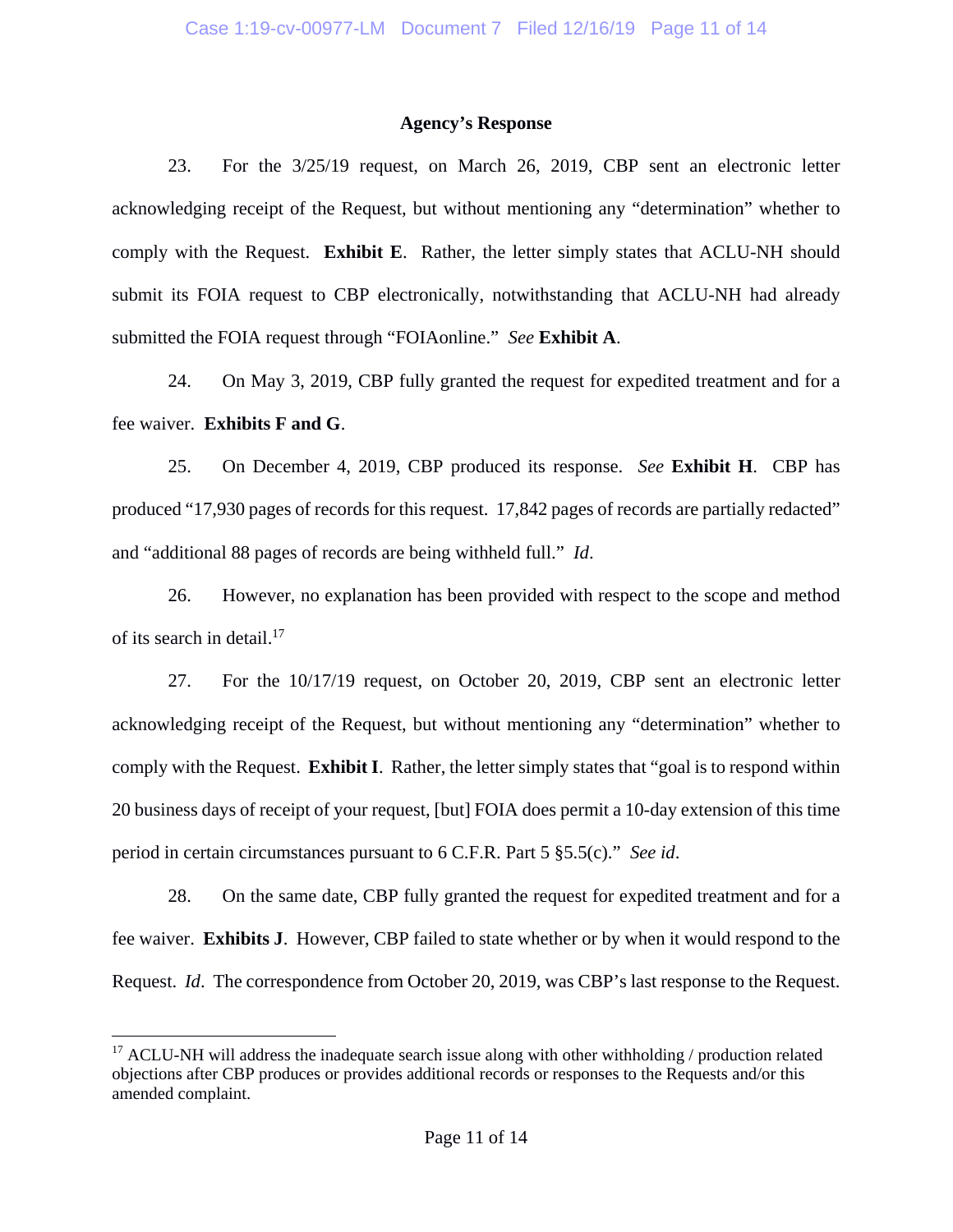**Exhibit K**.

1

29. ACLU-NH is deemed to have exhausted its administrative remedies with respect to CBP under 5 U.S.C. §  $552(a)(6)(C)$ , because CBP failed to provide a response to the Request within the 20-business-day time limit required by statute under 5 U.S.C.  $\S$  552(a)(6)(A)(i).

### **Ongoing Public Interest in Local Immigration Enforcement**

30. Since the Requests were filed on March and October 2019, there continues to be a strong public interest in the requested records regarding local immigration enforcement.

31. For instance, there was a public outcry on August 14, 2019, over CBP's aggressive patrol operations that resulted in the apprehension of 27 undocumented immigrants in Lebanon and Littleton areas.18 *See* **Exhibit C**.

32. Upon information and belief, CBP also targeted and arrested people near Manchester, New Hampshire because it has a sub-station in Manchester, New Hampshire. *See*  **Exhibit C** at 4 ("All subject were transported to the Beecher Falls Border Patrol's Sub-station in Manchester, NH for further processing"). Manchester is over 150 miles from the Canadian border.

33. In a nutshell, all available information paints a concerning picture of CBP's local immigration patrol operations in New Hampshire, notably almost 100 miles from the border. The public has the right to know the true scope of these operations.

## **CLAIMS FOR RELIEF**

### **COUNT I VIOLATION OF FOIA FOR FAILURE TO PROMPTLY MAKE AVAILABLE THE REQUESTED RECORDS**

34. All prior paragraphs are incorporated.

<sup>18</sup> *See supra* fn. 1, *available at* https://www.vnews.com/Border-patrol-agents-apprehend-18-people-in-Upper-Valley-27701561.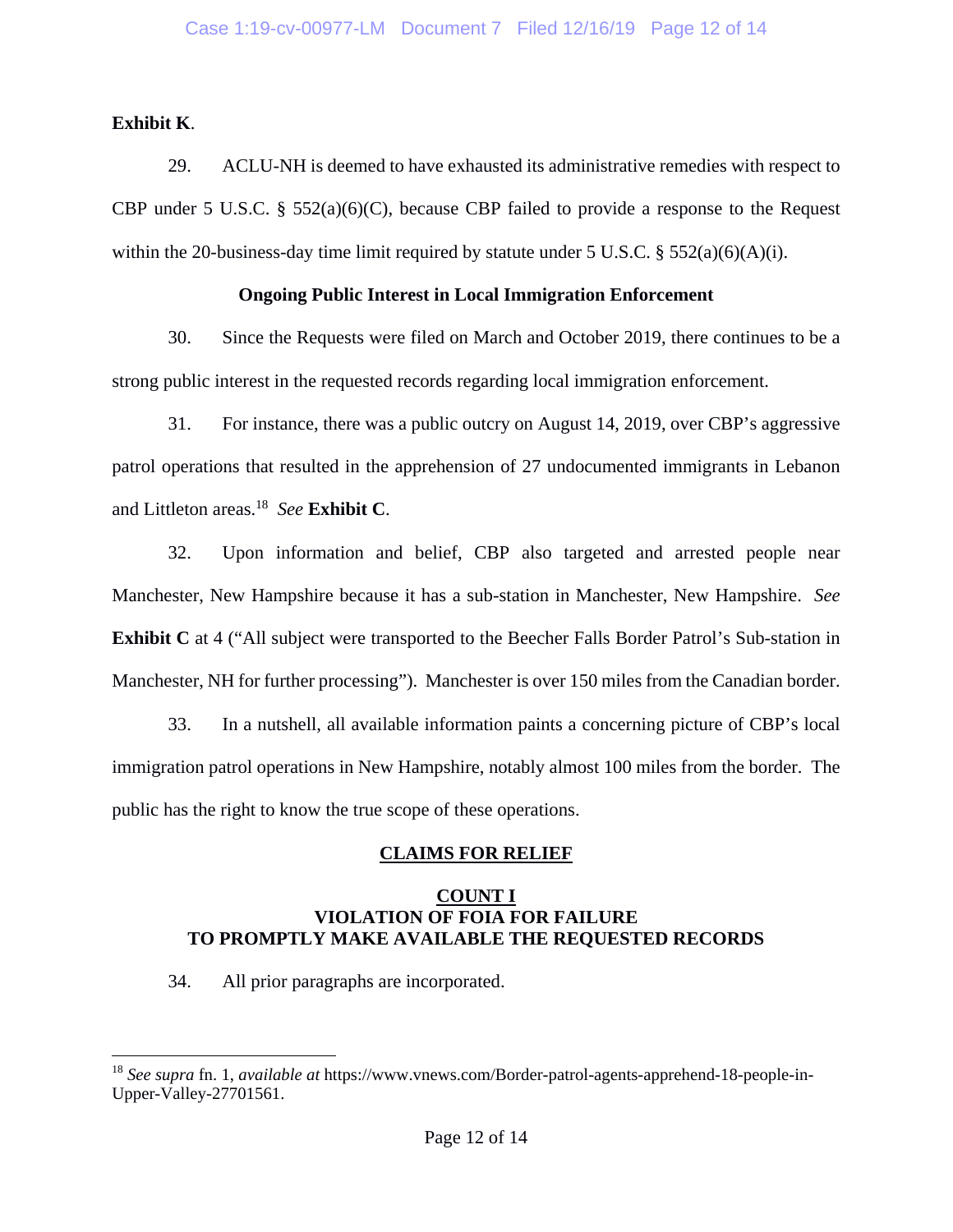35. CBP's failure to promptly make available the requested records violates FOIA, 5 U.S.C.  $\S$  552(a)(6)(A).

### **COUNT II VIOLATION OF FOIA FOR FAILURE TO MAKE A REASONABLE EFFORT TO SEARCH FOR THE REQUESTED RECORDS**

36. All prior paragraphs are incorporated.

37. CBP's failure to make a reasonable effort to search for the requested records violates FOIA, 5 U.S.C. § 552(a)(3).

### **RELIEF REQUESTED**

WHEREFORE, Plaintiff respectfully requests that this Court:

A. Assume jurisdiction over this matter;

B. Declare that Defendant's failure to timely respond to Plaintiff's FOIA Request; to

conduct a reasonable search; and/or to disclose the requested records is unlawful;

C. Issue an injunction ordering Defendant to immediately disclose the requested

records and to make copies immediately available to Plaintiff without charge for any search or duplication fees;

D. Award reasonable costs and attorney's fees incurred in this action, pursuant to 5 U.S.C.  $\S 552(a)(4)(E)$ ; and

E. Grant such further relief as the Court deems just and proper.

Respectfully submitted,

By and through his attorneys affiliated with the American Civil Liberties Union Foundation of New Hampshire,

*/s/ SangYeob Kim*  SangYeob Kim (N.H. Bar No. 266657) Gilles R. Bissonnette (N.H. Bar. No. 265393) Henry R. Klementowicz (N.H. Bar No. 21177)